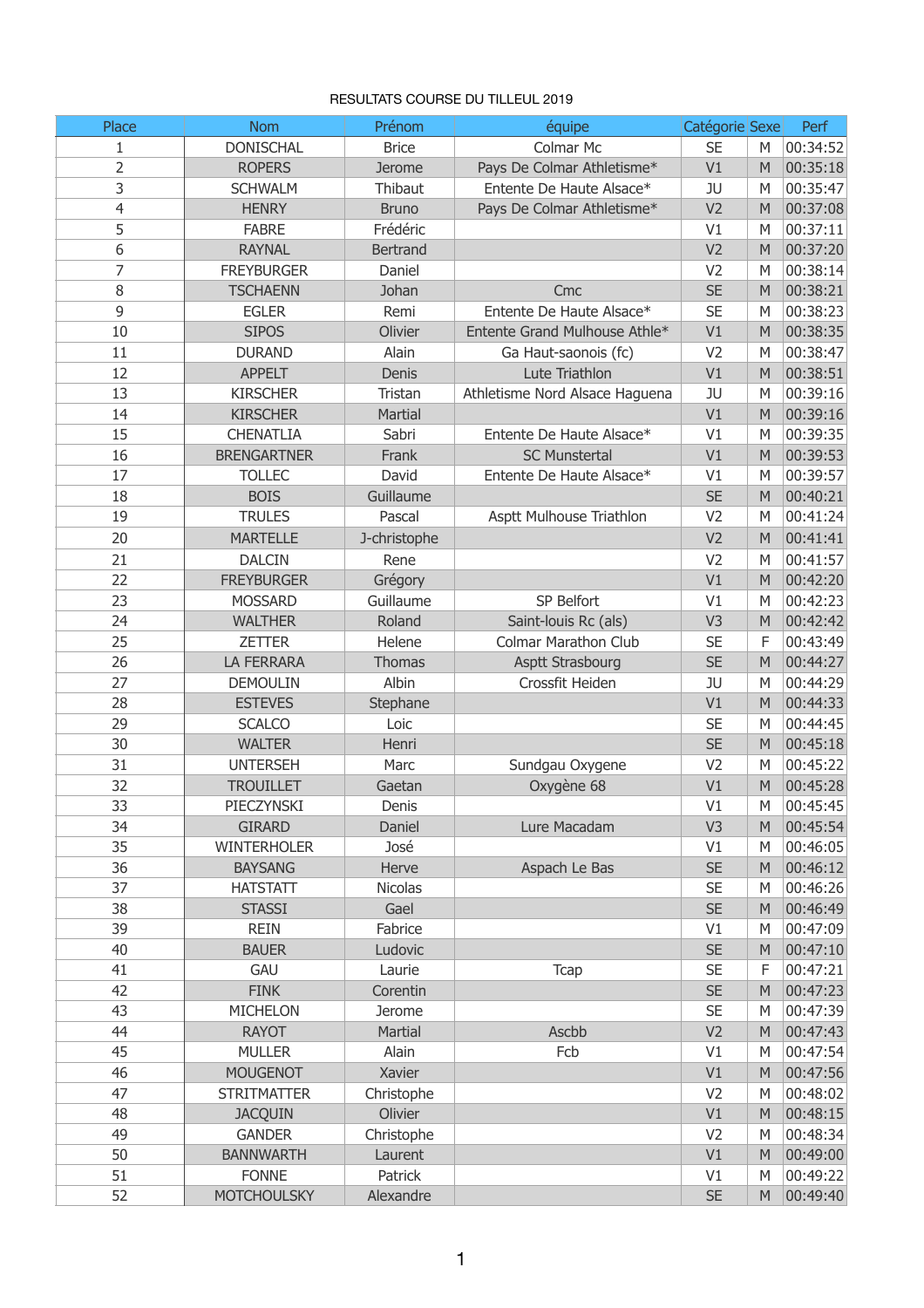| Place | <b>Nom</b>              | Prénom          | équipe                         | Catégorie Sexe |   | Perf     |
|-------|-------------------------|-----------------|--------------------------------|----------------|---|----------|
| 53    | <b>MOUGENOT</b>         | Alexandre       |                                | V <sub>1</sub> | M | 00:49:42 |
| 54    | <b>CHELI</b>            | Patricia        |                                | V <sub>2</sub> | F | 00:49:46 |
| 55    | <b>STEHLIN</b>          | Pierre          | Sg Hericourt                   | V <sub>2</sub> | M | 00:50:05 |
| 56    | <b>GAUGLER</b>          | Jean            |                                | <b>SE</b>      | M | 00:50:34 |
| 57    | <b>JUNCKER</b>          | Sebastien       | Entente De Haute Alsace*       | V1             | M | 00:50:39 |
| 58    | <b>PUECHAL</b>          | <b>Bruno</b>    | <b>Tcap</b>                    | V1             | M | 00:51:18 |
| 59    | <b>BANNWARTH</b>        | Sandra          |                                | V1             | F | 00:51:28 |
| 60    | <b>CONRAD</b>           | Michel          | <b>Colmar Marathon Club</b>    | V <sub>3</sub> | M | 00:51:31 |
| 61    | <b>LAMY</b>             | Pierre          | <b>Colmar Marathon Club</b>    | V <sub>2</sub> | M | 00:51:35 |
| 62    | <b>LAURET</b>           | <b>Sully</b>    |                                | V <sub>2</sub> | M | 00:51:54 |
| 63    | <b>FINCK</b>            | Christian       |                                | V1             | M | 00:51:58 |
| 64    | <b>LAFARGE</b>          | Jean-marc       |                                | V <sub>2</sub> | M | 00:52:03 |
| 65    | <b>EICH</b>             | Christian       |                                | V <sub>3</sub> | M | 00:52:20 |
| 66    | <b>ZOLLER</b>           | <b>Gilles</b>   |                                | V <sub>2</sub> | M | 00:52:25 |
| 67    | <b>KAUFFER</b>          | <b>Thomas</b>   |                                | <b>SE</b>      | M | 00:52:34 |
| 68    | <b>GRASSER</b>          | Philippe        |                                | V <sub>2</sub> | M | 00:52:40 |
| 69    | <b>STRITMATTER</b>      | Catherine       |                                | V1             | F | 00:52:45 |
| 70    | <b>WITTNER</b>          | Yannick         | Vaincre Parkinson              | V1             | M | 00:52:46 |
| 71    | <b>SCHWEBEL</b>         | Gilles          |                                | V1             | M | 00:52:48 |
| 72    | <b>RIDEAU</b>           | Louis           |                                | V <sub>3</sub> | M | 00:52:51 |
| 73    | <b>CEREJA</b>           | Damien          |                                | <b>SE</b>      | M | 00:53:01 |
| 74    | <b>GIESSLER</b>         | Yvan            |                                | <b>SE</b>      | M | 00:53:23 |
| 75    | <b>MECHALI</b>          | Paul            | Courir Dans Le 68              | V <sub>4</sub> | M | 00:53:37 |
| 76    | <b>VACCARO</b>          | Antoine         |                                | V <sub>2</sub> | M | 00:53:57 |
| 77    | <b>LEROY</b>            | Maurice-henri   | Pass J'aime Courir             | V <sub>2</sub> | M | 00:53:58 |
| 78    | <b>GOUTTE</b>           | Cyril           | Amicale Des Arm Samu 68        | <b>SE</b>      | M | 00:54:00 |
| 79    | <b>ROLL</b>             | Olivier         |                                | <b>CA</b>      | M | 00:54:24 |
| 80    | <b>ROLL</b>             | Frederic        |                                | V1             | M | 00:54:24 |
| 81    | <b>CARTADE</b>          | <b>Nicolas</b>  |                                | V1             | M | 00:54:37 |
| 82    | <b>MEYER</b>            | Huguette        | <b>Courir Dans Le68</b>        | V <sub>2</sub> | F | 00:54:42 |
| 83    | <b>HAENSLER</b>         | Christian       | Entente De Haute Alsace*       | V <sub>3</sub> | M | 00:54:45 |
| 84    | <b>THIEBAUT-GEORGES</b> | Vincent         |                                | <b>SE</b>      | M | 00:55:03 |
| 85    | <b>CHIANELLA</b>        | Laure           |                                | V1             | F | 00:55:16 |
| 86    | <b>SCHNOEBELEN</b>      | David           |                                | V1             | M | 00:55:19 |
| 87    | <b>SCHIRCH</b>          | Yannick         | Kwt                            | <b>SE</b>      | M | 00:55:48 |
| 88    | <b>GLOTZ</b>            | Laurent         |                                | V1             | M | 00:56:30 |
| 89    | <b>TSCHAENN</b>         | Daniele         | Cmc                            | V <sub>2</sub> | F | 00:56:37 |
| 90    | <b>SANLAVILLE</b>       | Marcel          | Strongman Cardio Halterophilie | V1             | M | 00:56:43 |
| 91    | <b>BOHL</b>             | <b>Yves</b>     | <b>Usthann Atletisme</b>       | V <sub>2</sub> | M | 00:57:12 |
| 92    | <b>WILHELM</b>          | <b>Brigitte</b> |                                | V <sub>2</sub> | F | 00:57:16 |
| 93    | <b>STOESSEL</b>         | Nathalie        | Entente De Haute Alsace*       | V <sub>2</sub> | F | 00:57:21 |
| 94    | <b>SCHWEITZER</b>       | <b>Kevin</b>    | Mamzelle-courage               | <b>SE</b>      | M | 00:57:25 |
| 95    | <b>ROUX</b>             | Laurence        |                                | V <sub>2</sub> | F | 00:57:33 |
| 96    | <b>NEDEY</b>            | <b>Nicolas</b>  |                                | <b>SE</b>      | M | 00:57:39 |
| 97    | <b>BERGER</b>           | Marie-claire    |                                | V <sub>2</sub> | F | 00:57:41 |
| 98    | <b>BAUDEY</b>           | Lucile          |                                | <b>SE</b>      | F | 00:57:42 |
| 99    | <b>ACKER</b>            | Samuel          |                                | <b>SE</b>      | M | 00:57:43 |
| 100   | <b>MONTEIRO</b>         | Fernand         |                                | V <sub>2</sub> | M | 00:57:54 |
| 101   | <b>BRAND</b>            | Sebastien       | Elsass Team                    | <b>SE</b>      | M | 00:57:55 |
| 102   | <b>JAAFAR</b>           | <b>Driss</b>    | Mam'zelle-courage              | <b>SE</b>      | M | 00:58:18 |
| 103   | <b>KIRSCHER</b>         | Solene          | <b>Medecine Strasbourg</b>     | <b>ES</b>      | F | 00:59:16 |
| 104   | <b>KIRSCHER</b>         | <b>Gilles</b>   | As Gunther Walter              | V <sub>2</sub> | M | 00:59:18 |
| 105   | <b>MINISINI</b>         | Sebastien       |                                | <b>SE</b>      | M | 01:00:09 |
| 106   | <b>BERGER</b>           | Christian       |                                | V <sub>2</sub> | M | 01:01:14 |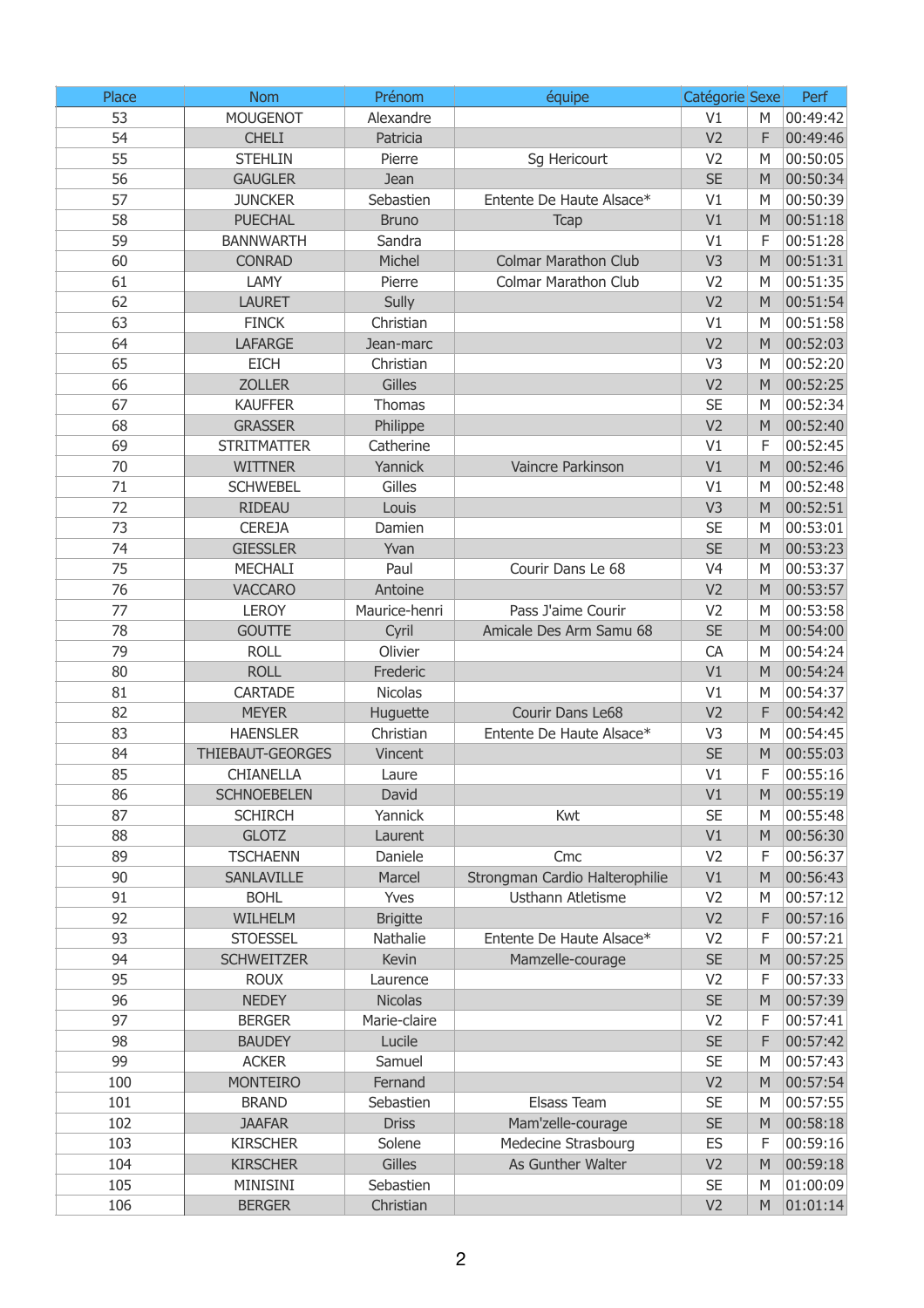| Place               | <b>Nom</b>                       | Prénom            | équipe                         | Catégorie Sexe              |        | Perf                 |
|---------------------|----------------------------------|-------------------|--------------------------------|-----------------------------|--------|----------------------|
| 107                 | <b>PEVERELLI</b>                 | Marion            |                                | <b>SE</b>                   | F      | 01:03:02             |
| 108                 | <b>MOEGLE</b>                    | Denis             |                                | V <sub>2</sub>              | M      | 01:03:05             |
| 109                 | <b>ILTIS</b>                     | Eric              |                                | V <sub>2</sub>              | M      | 01:03:40             |
| 110                 | <b>LESAGE</b>                    | Joelle            | Acab                           | V <sub>2</sub>              | F      | 01:04:15             |
| 111                 | <b>HUMBERT</b>                   | Sandra            | Ac Anjoutey Bourg              | <b>SE</b>                   | F      | 01:05:28             |
| 112                 | <b>COURTOIS</b>                  | Lucie             | Ski Club Cernay                | <b>CA</b>                   | F      | 01:05:59             |
| 113                 | <b>MOTCHOULSKY</b>               | Valerie           |                                | <b>SE</b>                   | F      | 01:06:00             |
| 114                 | <b>BAROTTE</b>                   | Lucie             |                                | <b>SE</b>                   | F      | 01:07:05             |
| 115                 | <b>WELKER</b>                    | Augustin          |                                | <b>SE</b>                   | M      | 01:08:41             |
| 116                 | <b>SCHANEN</b>                   | Mathieu           | <b>Hdgb</b>                    | <b>SE</b>                   | M      | 01:08:41             |
| 117                 | <b>SCHLOSSER</b>                 | Johanny           | Fc Lauw                        | <b>SE</b>                   | M      | 01:08:42             |
| 118                 | <b>RICHARD</b>                   | Morgane           |                                | <b>SE</b>                   | F      | 01:10:48             |
| 119                 | <b>MULLER</b>                    | <b>Jacques</b>    |                                | V <sub>2</sub>              | M      | 01:11:00             |
| 120                 | <b>ALLENBACH</b>                 | Audrey            |                                | <b>SE</b>                   | F      | 01:11:33             |
| 121                 | <b>KUBLER</b>                    | Linda             |                                | <b>SE</b>                   | F      | 01:16:43             |
| 122                 | <b>POYET</b>                     | Jean-michel       | As Berwiller                   | <b>SE</b>                   | M      | 01:16:45             |
| 123                 | <b>GAUTHERAT</b>                 | Fanny             |                                | <b>SE</b>                   | F      | 01:19:51             |
| 124                 | <b>BERRA</b>                     | Jordan            |                                | ES                          | M      | 01:19:52             |
|                     |                                  |                   |                                |                             |        |                      |
|                     |                                  |                   | <b>RESULTATS COURSE DU 5KM</b> |                             |        |                      |
|                     |                                  | Prénom            |                                |                             |        |                      |
| Place               | <b>Nom</b>                       |                   | équipe                         | Catégorie Sexe<br>JU        |        | Perf                 |
| 1                   | <b>RAMIS</b>                     | Guillaume         | Fcb                            |                             | M      | 00:18:34             |
| $\overline{2}$      | <b>PAGET</b>                     | Sebastien         |                                | <b>SE</b>                   | M      | 00:18:41             |
| 3                   | <b>ADLER</b>                     | Jean-claude       |                                | V1                          | M      | 00:19:27             |
| $\overline{4}$<br>5 | <b>TSCHAN</b>                    | <b>Herve</b>      |                                | <b>SE</b>                   | M      | 00:19:49             |
|                     | <b>BOHLER</b>                    | Yohann            |                                | JU                          | M      | 00:19:53             |
| 6                   | <b>RAMIS</b>                     | Alexandre         | <b>Csbw</b>                    | ES                          | M      | 00:19:56             |
| 7                   | <b>MEHR</b>                      | Quentin           |                                | MI                          | M      | 00:20:23             |
| $\, 8$<br>9         | <b>WEISSENBERGER</b>             | Léonard           |                                | <b>SE</b>                   | M      | 00:20:41             |
|                     | <b>MAEDER</b>                    | Olivier           |                                | V1                          | M      | 00:20:44             |
| 10                  | <b>CURYL</b>                     | Stéphane          |                                | V1                          | M      | 00:21:14             |
| 11                  | <b>SCHMITT</b>                   | William           |                                | <b>SE</b>                   | M      | 00:21:30             |
| 12                  | <b>SCHMITT</b>                   | Germain           |                                | <b>SE</b>                   | M      | 00:21:56             |
| 13                  | <b>CHRAPA</b>                    | Frederic          |                                | <b>SE</b>                   | M      | 00:22:08             |
| 14                  | <b>PIGOT</b>                     | Tanguy            |                                | ES                          | M      | 00:22:48             |
| 15                  | <b>ROCHET</b>                    | Phuilippe         | <b>APCHM</b>                   | V <sub>3</sub>              | M      | 00:22:51             |
| 16                  | <b>MEHR</b>                      | Aurore            |                                | V1                          | F      | 00:24:02             |
| 17                  | <b>LEROY</b>                     | Maurice-henri     | Pass J'aime Courir             | V <sub>2</sub><br><b>SE</b> | M<br>M | 00:24:11             |
| 18<br>19            | <b>HOUGLET</b><br><b>LEBLOND</b> | Alexandre<br>Axel |                                | <b>SE</b>                   | M      | 00:25:37<br>00:25:41 |
| 20                  | <b>HOUGLET</b>                   | <b>Jerome</b>     |                                | V1                          | M      | 00:25:55             |
| 21                  | <b>LEHR TSCHAN</b>               | <b>Nathalie</b>   |                                | <b>SE</b>                   | F      | 00:26:22             |
|                     |                                  |                   |                                |                             | F      |                      |
| 22<br>23            | <b>DUBIEF</b>                    | <b>Barbara</b>    |                                | <b>SE</b>                   | M      | 00:27:11             |
|                     | <b>DUPONT</b>                    | Laurent           |                                | V1                          |        | 00:28:45             |
| 24                  | <b>TURANSKY</b>                  | Melanie           |                                | <b>SE</b>                   | F      | 00:29:31             |
| 25                  | <b>NAVARRO</b>                   |                   | Anne-sophie                    | V1                          | F      | 00:29:37             |
| 26                  | <b>FRITSCH</b>                   | <b>Justine</b>    |                                | <b>SE</b>                   | F      | 00:29:45             |
| 27                  | <b>MOSTER</b>                    | Olivier           |                                | V <sub>1</sub>              | M      | 00:29:46             |
| 28                  | <b>MARTIN</b>                    | Noemie            |                                | <b>SE</b>                   | F      | 00:30:43             |
| 29                  | <b>MARTIN</b>                    | Catalina          |                                | V <sub>1</sub>              | F      | 00:30:44             |
| 30                  | <b>STUDER</b>                    | Camille           | Courir Dans Le 68              | <b>SE</b>                   | F      | 00:30:47             |
| 31                  | <b>LEDIEU</b>                    | Michel            |                                | V <sub>4</sub>              | M      | 00:30:51             |
| 32                  | <b>EL QAMHI</b>                  | Sabrina           | Cdl68                          | <b>SE</b>                   | F      | 00:30:51             |